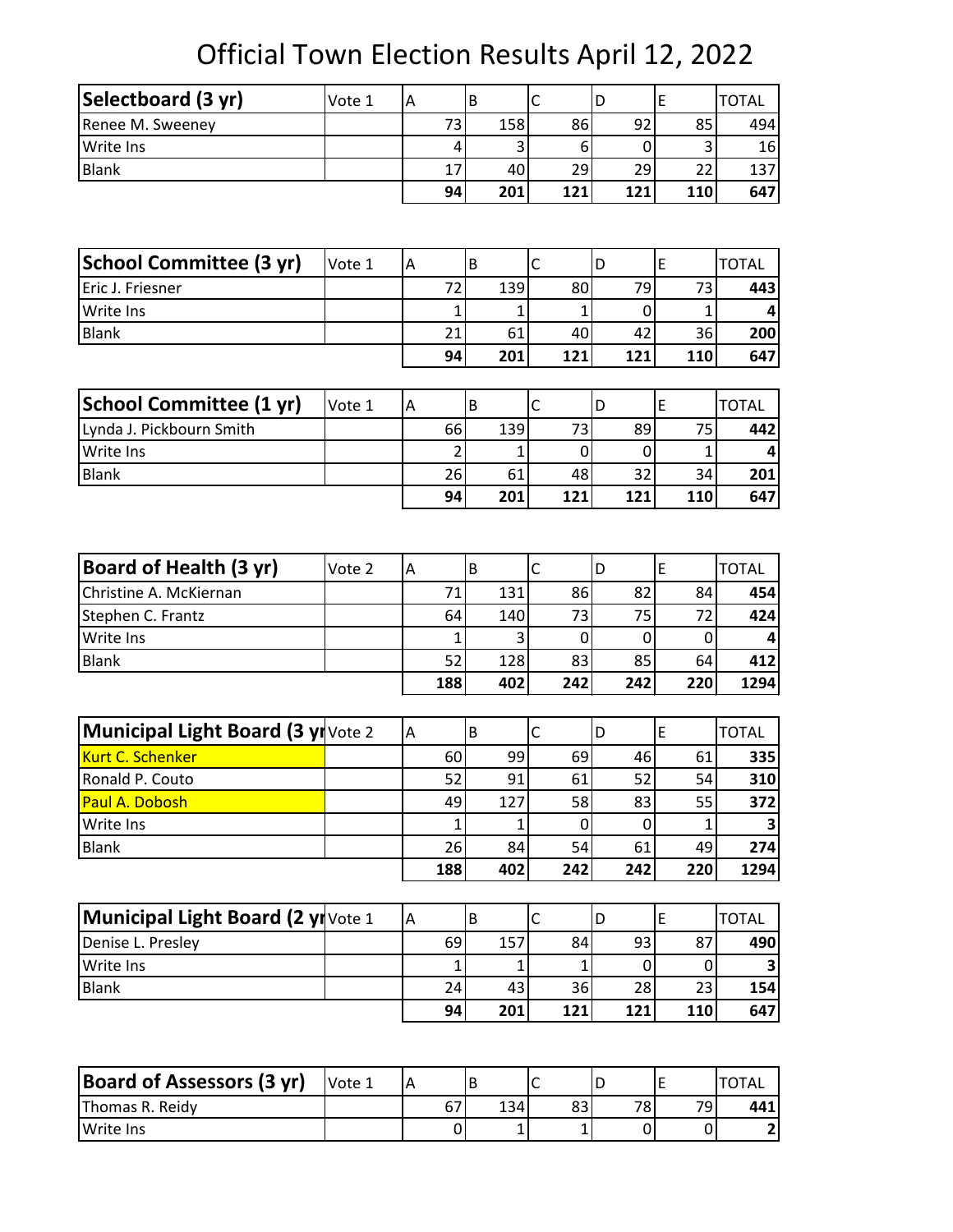| <b>Blank</b>                 |        | 27  | 66  | 37  | 43  | 31  | 204          |
|------------------------------|--------|-----|-----|-----|-----|-----|--------------|
|                              |        | 94  | 201 | 121 | 121 | 110 | 647          |
|                              |        |     |     |     |     |     |              |
| Trustee Free Library (3 yr)  | Vote 3 | A   | B   | IC  | D   | E   | <b>TOTAL</b> |
| Robert S. Berwick            |        | 71  | 143 | 82  | 86  | 81  | 463          |
| Barbara J. Merchant          |        | 69  | 139 | 84  | 80  | 81  | 453          |
| Write In - Gail Scanlon      |        | 13  | 10  | 11  | 17  | 15  | 66           |
| Write In- Donal D'Amato      |        |     |     |     | 0   | 0   | 8            |
| Write In- David Vaillancourt |        | 0   |     | 4   | 6   | 16  | 30           |
| Write In-Amanda Vann         |        |     |     | 5   | 0   | 0   |              |
| Write Ins                    |        | 6   | 5   | 5   | 3   | ი   | 19           |
| <b>Blank</b>                 |        | 115 | 301 | 171 | 171 | 137 | 895          |
|                              |        | 282 | 603 | 363 | 363 | 330 | 1941         |

| Planning Board (3 yr) | Vote 1 |    |     | ֊   | υ   |     | TOTAL |
|-----------------------|--------|----|-----|-----|-----|-----|-------|
| IJoanna L Brown       |        | 74 | 152 | 78  | 85  | 78  | 467   |
| Write Ins             |        |    |     |     |     |     |       |
| <b>Blank</b>          |        | 19 | 47  | 43  | 36  | 31  | 176   |
|                       |        | 94 | 201 | 121 | 121 | 110 | 647   |

#### **Precinct A Town Meeting Members (3 yr)** Vote 8

| Aaron M. Ferguson    | 68  |
|----------------------|-----|
| Lucia L. Foley       | 72  |
| Alanna Hoyer-Leitzel | 71  |
| <b>Evelyn Masson</b> | 70  |
| Elaine G. Paulin     | 68  |
| Raymond E. Rondeau   | 72  |
| Sarah Furtak         | 69  |
| Cynthia Reed         | 69  |
| Write ins            | 6   |
| <b>Blank</b>         | 187 |
| <b>TOTAL</b>         | 752 |

### **Precinct B Town Meeting Members (3 yr)** Vote 8

| Edward J. Boisselle    | 108 |
|------------------------|-----|
| Jacqueline C. Dupre    | 139 |
| Jeffrey A. Millard     | 123 |
| <b>Anne V. Sobel</b>   | 146 |
| <b>Martha R. Terry</b> | 144 |
| Neva M. Tolopko        | 128 |
| <b>Robert G. Judge</b> |     |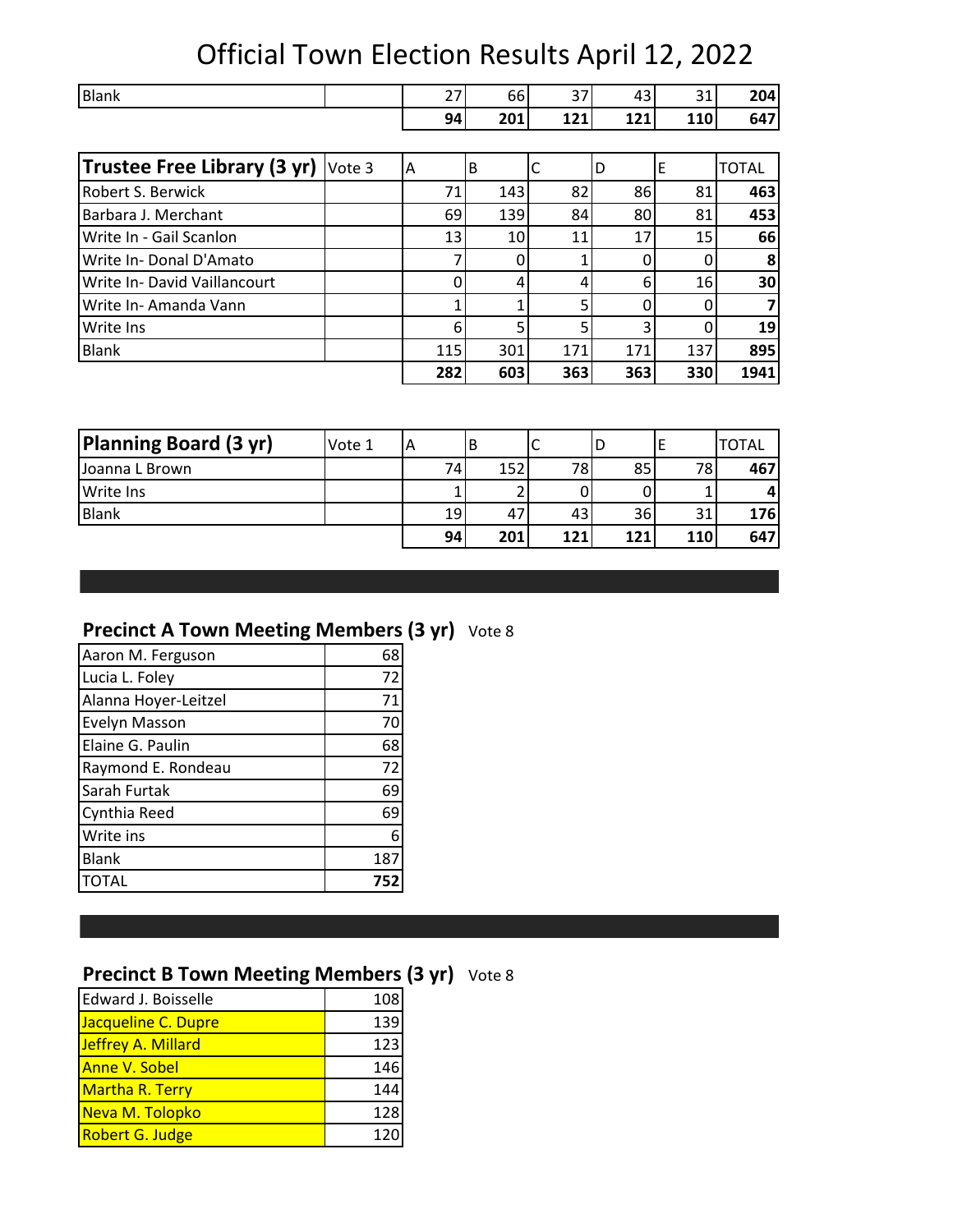| Jennifer M. Matos | 138  |
|-------------------|------|
| Lily M. Newman    | 11   |
| Write in          |      |
| <b>Blank</b>      | 44.  |
| <b>TOTAL</b>      | 1608 |

#### **Precinct B Town Meeting Members (1 yr)** Vote 1

| Alexis J. Allen  | 143 |
|------------------|-----|
| <b>Write Ins</b> |     |
| <b>Blank</b>     |     |
| <b>ITOTAL</b>    | 201 |

#### **Precinct C Town Meeting Members (3yr)** Vote 8

| James J. Canning           | 73  |
|----------------------------|-----|
| <b>Sarah Etelman</b>       | 72  |
| Daniel R. Faille           | 65  |
| <b>Julie A. Gentile</b>    | 75  |
| Diane V. Supczak-Mulvaney  | 67  |
| <b>Renee M. Sweeney</b>    | 75  |
| <b>Amanda C. Vann</b>      | 67  |
| Audrey E. Maney-Hernandez  | 57  |
| Riley B. Maney-Hernandez   | 35  |
| <b>Michelle N. Theroux</b> | 81  |
| Write In                   |     |
| <b>Blank</b>               | 30C |
| TAL                        | 968 |

### **Precinct D Town Meeting Members (3 yr)** Vote 8

| <b>Theodore J. Boulais</b>  | 65  |     |
|-----------------------------|-----|-----|
| <b>Ira J. Brezinsky</b>     | 75  |     |
| <b>Carol P. Constant</b>    | 72  |     |
| John E. Duda                | 47  | Tie |
| Dale H. Johnston, II        | 47  | Tie |
| Joan B. Rosner              | 54  |     |
| <b>William V. DeLuca</b>    | 51  |     |
| Matthew E. Foley            | 32  |     |
| Alexandra K. Ripp           | 33  |     |
| <b>Preston H. Smith, II</b> | 51  |     |
| Lori J. Souder              | 67  |     |
| Write in                    | O   |     |
| <b>Blank</b>                | 374 |     |
| <b>TOTAL</b>                | 968 |     |